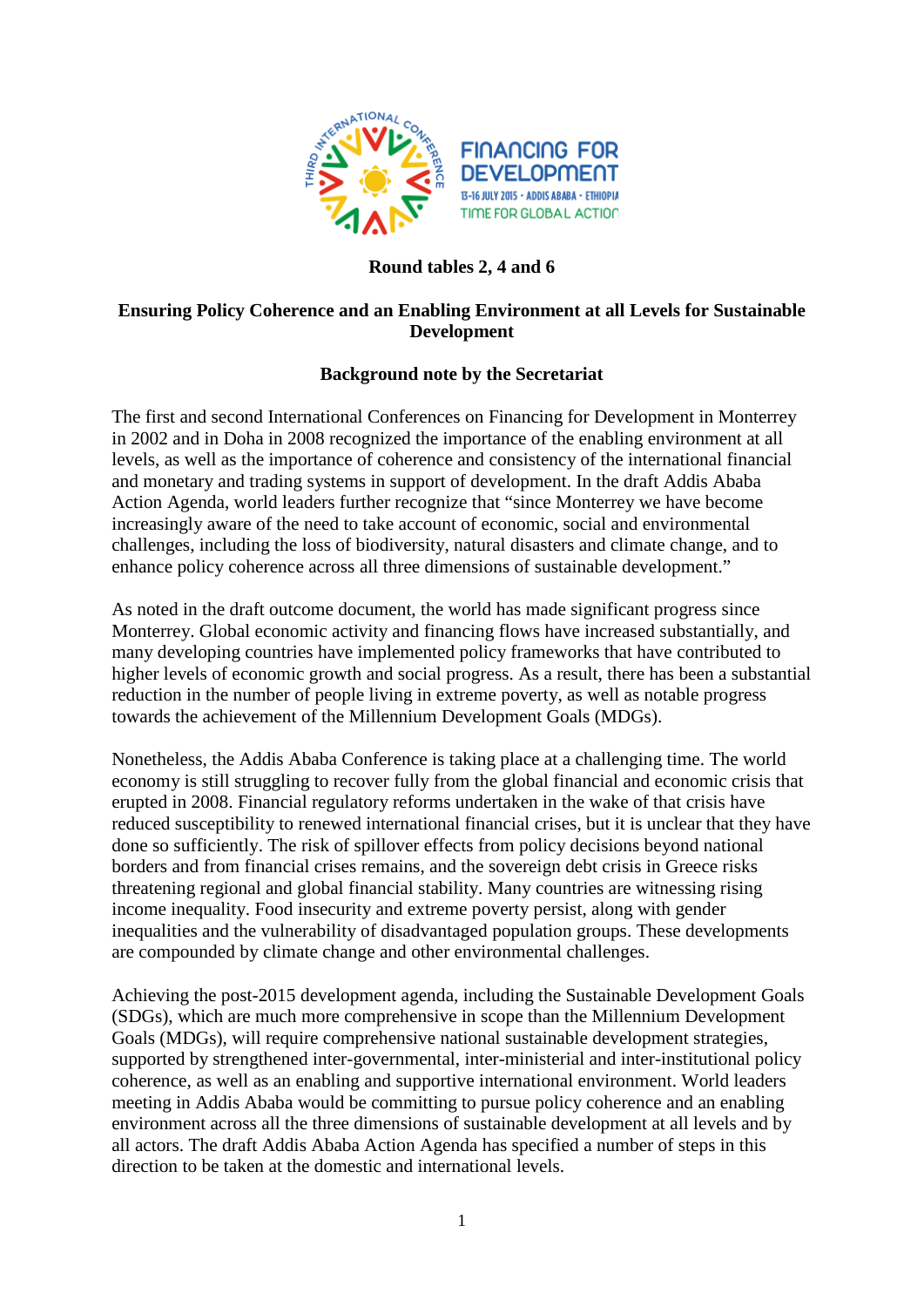The present set of roundtable discussions presents an opportunity to consider these issues in a multi-stakeholder format. Discussion in the three round tables may help guide implementation of agreed reforms and their monitoring, while offering opportunities to consider further reforms**.**

### **The domestic enabling environment and policy coherence**

In the Monterrey Consensus, world leaders noted that policy actions at different levels need to be coherent to achieve sustainable economic growth, poverty eradication and sustainable development, including: (a) coordination of relevant ministries and institutions within respective national governments; and (b) policy and programme coordination of international institutions and coherence at the operational and international levels, especially in the areas of finance and international trade. Monterrey also identified the importance of an enabling domestic environment that encourages decision-making for long-term investment for growth, and an enabling international environment that offers dynamic trade and investment prospects without undue international economic volatility.

## *An enabling domestic environment*

The usual connotation of an enabling environment is that independent economic actors should not be hindered by governance, including the operation of legal systems and corruption. A theme of Financing for Development has been the promotion of market forces where they can do the most good by supporting a policy environment that provides "transparent, stable and predictable investment climates with proper contract enforcement and respect for property rights, embedded in sound macroeconomic policies and institutions."

In the current Conference, world leaders would be reaffirming their commitments to strengthening the domestic enabling environment. But the draft Addis Ababa Action Agenda also recognizes that despite improvements in their investment climates, many Least Developed Countries (LDCs) have not attracted sufficient private investment that could help diversify their economies. It stresses that an enabling environment must be paired with an appropriate regulatory framework, development of local markets, and incentives to better align private investment with public goals. This is made especially germane by the shift in policy focus to sustainable development and the social, economic and environmental imperatives embodied in the SDGs. It is also germane to fostering the scientific and technological advances and their dissemination that the world requires. In particular, world leaders would note that the lack of long-term orientation of many investors means that they do not necessarily or sufficiently take into account longer-term economic, social and environmental risks, and their long-term financial implications.

In this context, world leaders would welcome the growing number of businesses that embrace a core business model that takes account of the environmental, social and governance impacts of their activities. But the draft Addis Ababa Action Agenda also emphasizes the need for public policies and regulations to incentivize the private sector to adopt sustainable practices, and foster long-term quality investment.

One key area highlighted in the draft Agenda is infrastructure. World leaders would commit to addressing impediments to greater private investment in infrastructure both on the demand side, by strengthening enabling environments and by preparing infrastructure plans and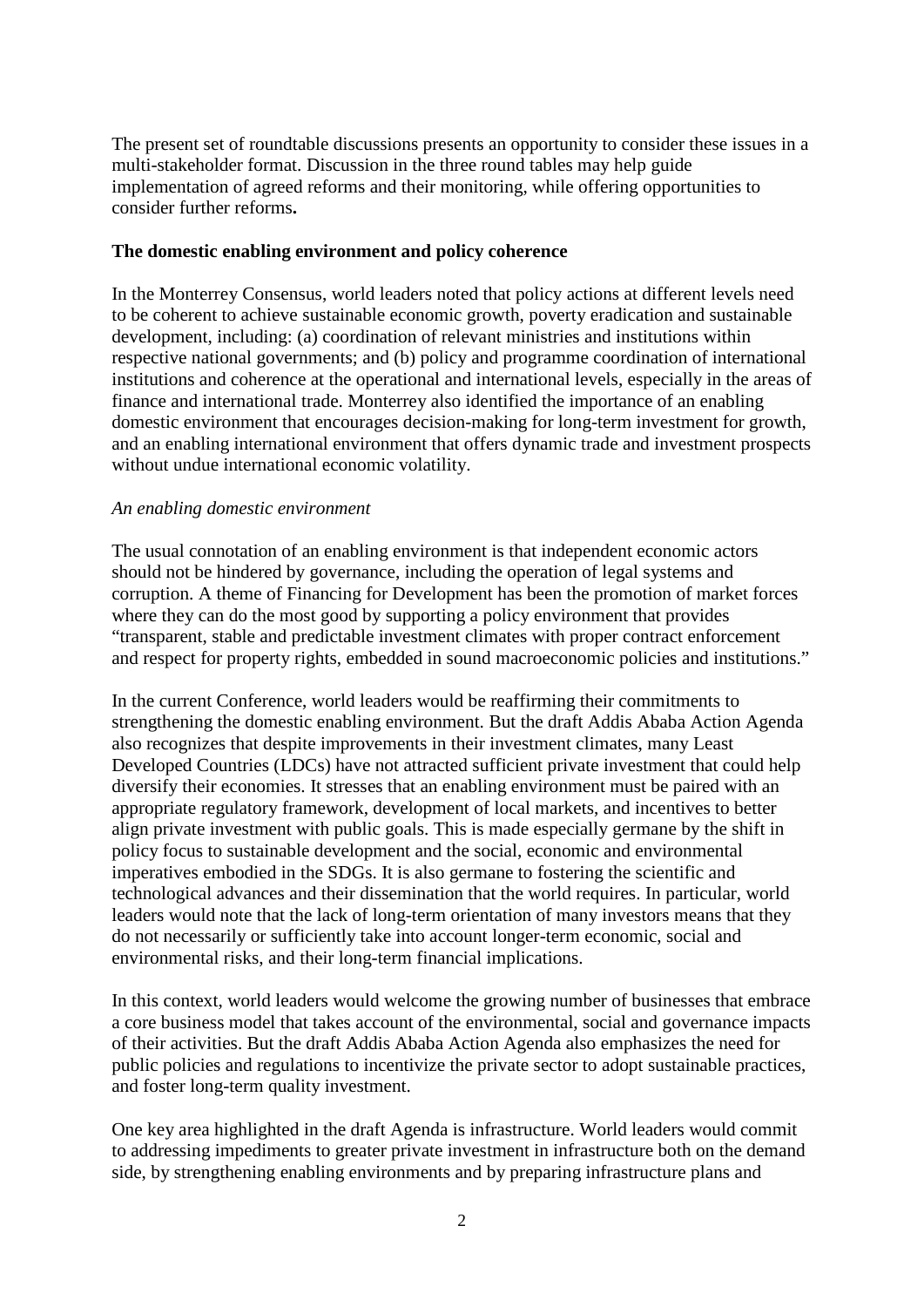investable projects, and on the supply side, by removing potential biases against long-term lending in regulatory regimes and by incentivizing long-term investment by institutional investors. At the same time, they would call for intensified efforts by national and multilateral development banks. One aim of the draft Agenda is to identify and address infrastructure gaps, including through a new global infrastructure forum, to ensure that no one is left behind.

#### *Policy coherence and the macroeconomic environment*

The new agenda also emphasizes the developmental role that domestic macroeconomic policies can play. Article IV of the Articles of Agreement of the IMF that lays down the basic principles for macroeconomic policies states that "each member shall: (i) endeavor to direct its economic and financial policies toward the objective of fostering orderly economic growth with reasonable price stability, with due regard to its circumstances; (ii) seek to promote stability by fostering orderly underlying economic and financial conditions and a monetary system that does not tend to produce erratic disruptions; (iii) avoid manipulating exchange rates."

There is a concern, however, that macroeconomic policies in developing countries often focus on stabilization at the cost of long-term development. According to an IMF-World Bank Development Committee interim report "evidence from countries that stabilized their economies by reducing their deficits indicates that countries often did so by cutting public capital formation significantly, despite its potential negative impact on growth and poverty reduction."[1](#page-2-0) The draft Addis Ababa Action Agenda thus calls for sound macroeconomic policies to contribute to both global stability, as well as equitable growth, sustainable development and employment.

The draft Agenda underscores the importance of countercyclical fiscal policies, along with fiscal policy space for sustained growth and sustainable development. It calls for social floors in the context of the new social compact, which also act as automatic stabilizers. The draft Agenda further stresses the stabilizing role that public financial institutions, such as development banks, can play during financial crises, when private financial institutions reduce their lending. Fiscal policy space is constrained in particular when countries are highly indebted. It stresses the importance of sustainable debt levels, as well as fair and efficient ways to deal with debt distress.

The draft outcome document further stresses the importance of macro-prudential regulations. It emphasizes that financial inclusion should not be viewed as separate from financial regulations, and that ensuring access to credit and financial services needs to be viewed within the greater context of financial stability, while the impact of financial regulations on access needs to be better understood and taken into account. In addition, countries commit to strengthen domestic bond markets, with international assistance as necessary, but within the context of risk management. In particular, the draft Addis Ababa Action Agenda recognizes that foreign presence in the domestic credit, bond, equity and property markets of developing countries has increased substantially. While this has brought in new capital, new channels for the transmission of financial shocks from global boom-bust cycles have emerged. In this context, the draft Agenda recognizes the importance of effective risk management.

<span id="page-2-0"></span><sup>&</sup>lt;sup>1</sup> Development Committee (2006), "Fiscal Policy for Growth and Development: An Interim Report." DC2006-0003, 6 April 2006.  $\overline{a}$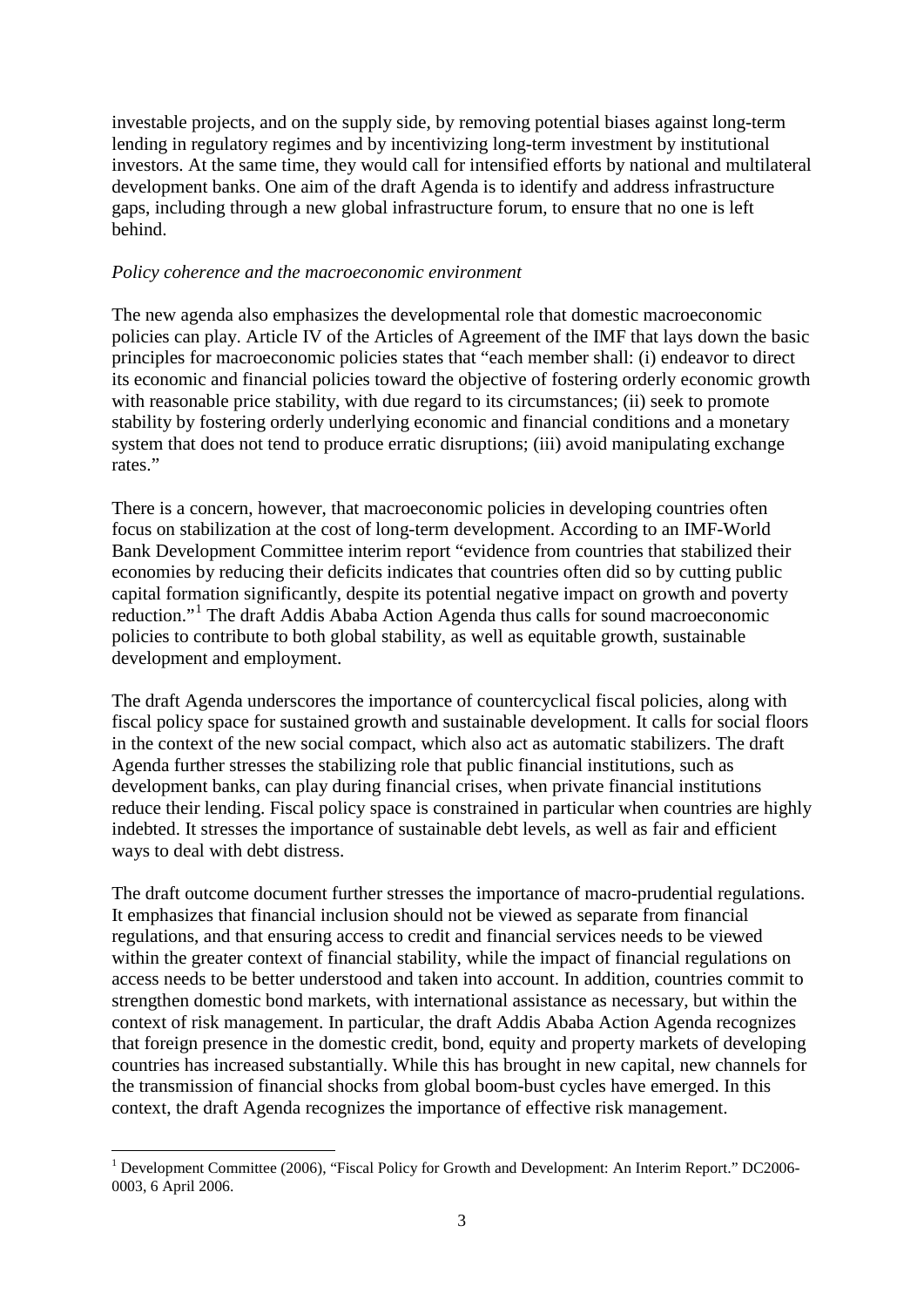#### *Domestic policy and programme coherence*

The enabling environment and policy coherence for sustainable development are tightly linked and intertwined. Policy coherence among relevant ministries is crucial for enhancing domestic enabling environments to boost productive investment, to accelerate structural transformation and to ensure an inclusive and sustainable development path. Coherence problems can arise due to competition among ministries for funding as they seek to implement their respective mandates, drawn from varying national priorities. The issue of coherence across ministries becomes even more relevant when incorporating the three dimensions of sustainable development. Over past three decades, the role of the ministry of planning has been diminished. However, the sustainable development agenda encompasses economic, social and environmental dimensions at all levels, which requires a very high degree of coordination for an integrated policy approach. In addition, it is important to ensure coherence between domestic policies and the international enabling environment.

Another set of the contending interests in ensuring an enabling environment and making coherent national economic policies and budgets is that of sub-national units of government. The draft Addis Ababa Action Agenda thus includes a focus on cities and local authorities, and on strengthening their capacities in policy implementation and resource mobilization. The allocation of responsibilities between central and local units of government often follow the principle of "subsidiarity", which means pushing responsibility for decisions down to the level of government closest to the affected people without sacrificing the efficiency and effectiveness of national policymaking.

#### Questions for discussion

- 1. What role can a coordinating ministry play in bringing policy and programme coherence at all levels for sustainable development, and how can such a coordinating ministry be strengthened? How should it interact with other ministries, such as finance? What are country experiences in this regard?
- 2. How can socially responsible business behaviour be ensured? How effective is environmental, social and governance impact (ESG) reporting? Are voluntary guidelines sufficient? How can global standards for preventing and addressing human rights linked to business activity, such as the United Nations Guiding Principles on Business and Human Rights (UNGPs), be adhered to? What are country experiences in this area and how can country experiences be shared in a more systematic manner?
- 3. What are the lessons learned from national experiences on how the policy demands of sub-national units should be made consistent with national priorities and overall fiscal impacts?
- 4. How could macroeconomic policies (fiscal, monetary and exchange rate) be made more supportive of development without jeopardising macroeconomic stability? What policies can lead to stability with growth? How can countries ensure fiscal space? What are the country experiences with revenue mobilization and expenditure reprioritization to create policy space for sustainable development? To what extent have development partners – donors and international organizations – been helpful in this regard?
- 5. To what degree and in what ways should countries monitor commitments to the social compact contained in the draft Addis Ababa Action Agenda and its proposal that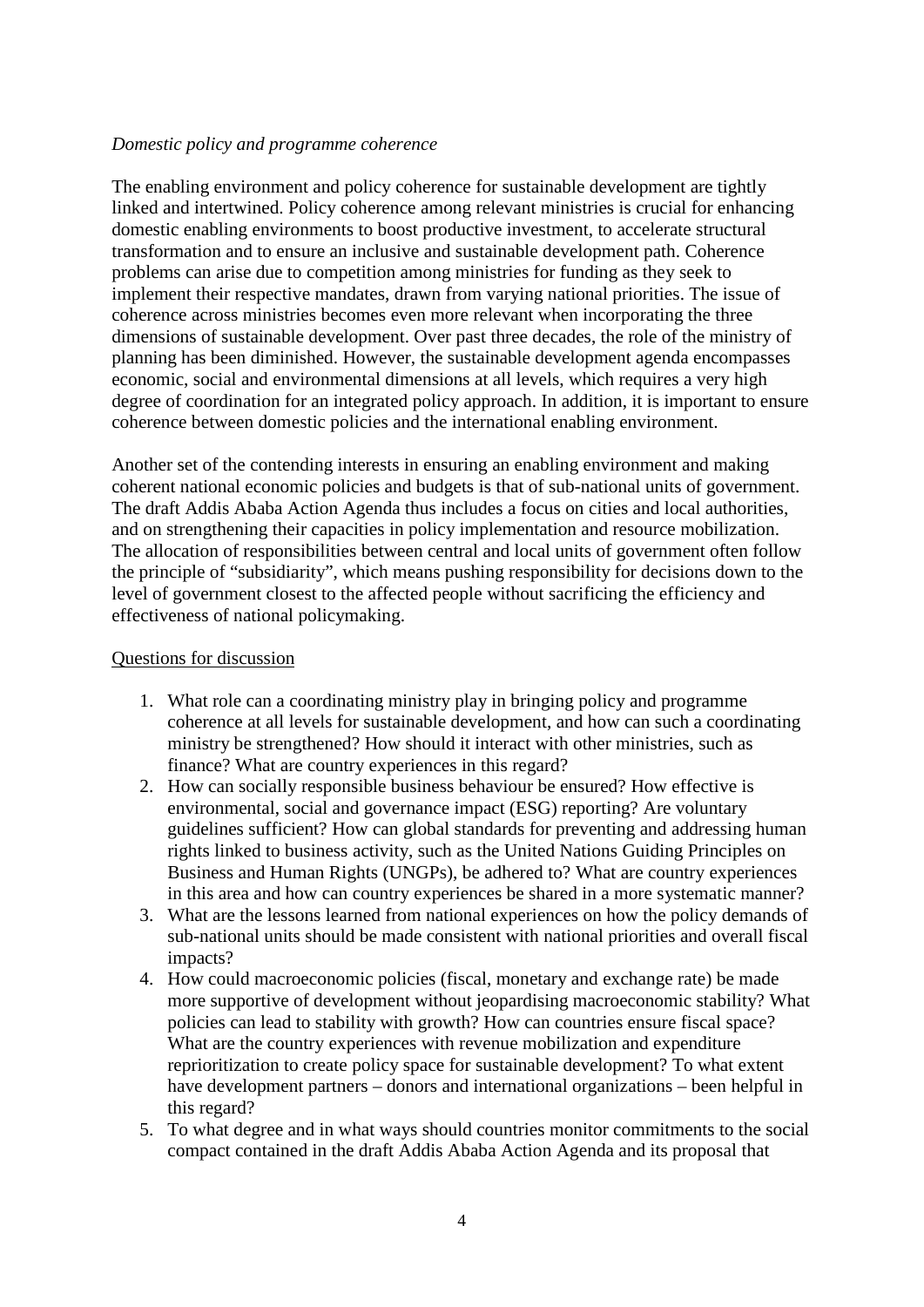countries establish specific spending targets on investment in essential public services, consistent with national sustainable development strategies?

# *Forging international policy coherence for sustainable development*

Policy coherence among major countries is vital, with implications for systemic risks as well as domestic policymaking and policy space. Policy coordination among major countries, especially those in the G-20, was the hallmark of initial response to the 2008-2009 global financial and economic crisis. However, there has been divergence in policy stances since 2010, characterized by fiscal consolidation and monetary expansion not matched in all major countries. Monetary expansion in some developed countries resulted in high capital inflows to some developing and emerging economies, which have faced exchange rate volatility and sudden capital outflows in the wake of policy uncertainties in developing countries.

Although flow imbalances have narrowed substantially since their peak in 2006, a recent IMF study shows that stock imbalances have continued to widen, leaving some debtor economies vulnerable.<sup>[2](#page-4-0)</sup> As a result, a new pattern of current account deficits and surpluses has emerged. For example, the U.S. deficit as a percentage of global GDP has contracted by almost twothirds, and some European economies that had large deficits have moved to small surplus positions. At the same time, among large surplus economies, China's surplus almost halved in relation to global GDP. But by 2013 a number of commodity exporters and major emerging market economies, some of which had current account surpluses in 2006, have become among the largest deficit economies in the world. The current account positions of oil exporters and northern European economies, which already had large current surpluses, have expanded. Large current account surpluses can also be problematic when they arise in a world of deficient aggregate demand, a phenomenon observed since the global financial crisis.

The importance of coherence and coordination of policies in major economies of the world has become increasingly important, given that developing economies have become more closely integrated into global financial markets since the Monterrey Conference. The problem is likely to be compounded by the absence of adequate multilateral mechanisms for an orderly and equitable resolution of external financial instability and crises, as well as debt workouts from sovereign debt distress. As recognized in the draft Addis Ababa Action Agenda, "regulatory gaps and misaligned incentives continue to pose risks to financial stability, including risks of spill-over effects of financial crises to developing countries". In this context, the draft Agenda recognizes that "when dealing with risks from large and volatile capital flows, necessary macroeconomic policy adjustment could be supported by macro-prudential and, as appropriate, capital flow management measures".

In parallel, the international economic environment should enable trade and investment that accords well with the goals of sustainable development. In this context, the cross-border legal frameworks and practices for trade and investment warrant consideration, which they receive in various venues, including the United Nations Conference on Trade and Development and the United Nations Commission on International Trade Law.

International trade policy is central to an enabling international environment and indeed the international community is committed to building a single liberalized global trading system

1

<span id="page-4-0"></span><sup>&</sup>lt;sup>2</sup> Available at http://www.imf.org/external/pubs/ft/survey/so/2014/new093014b.htm